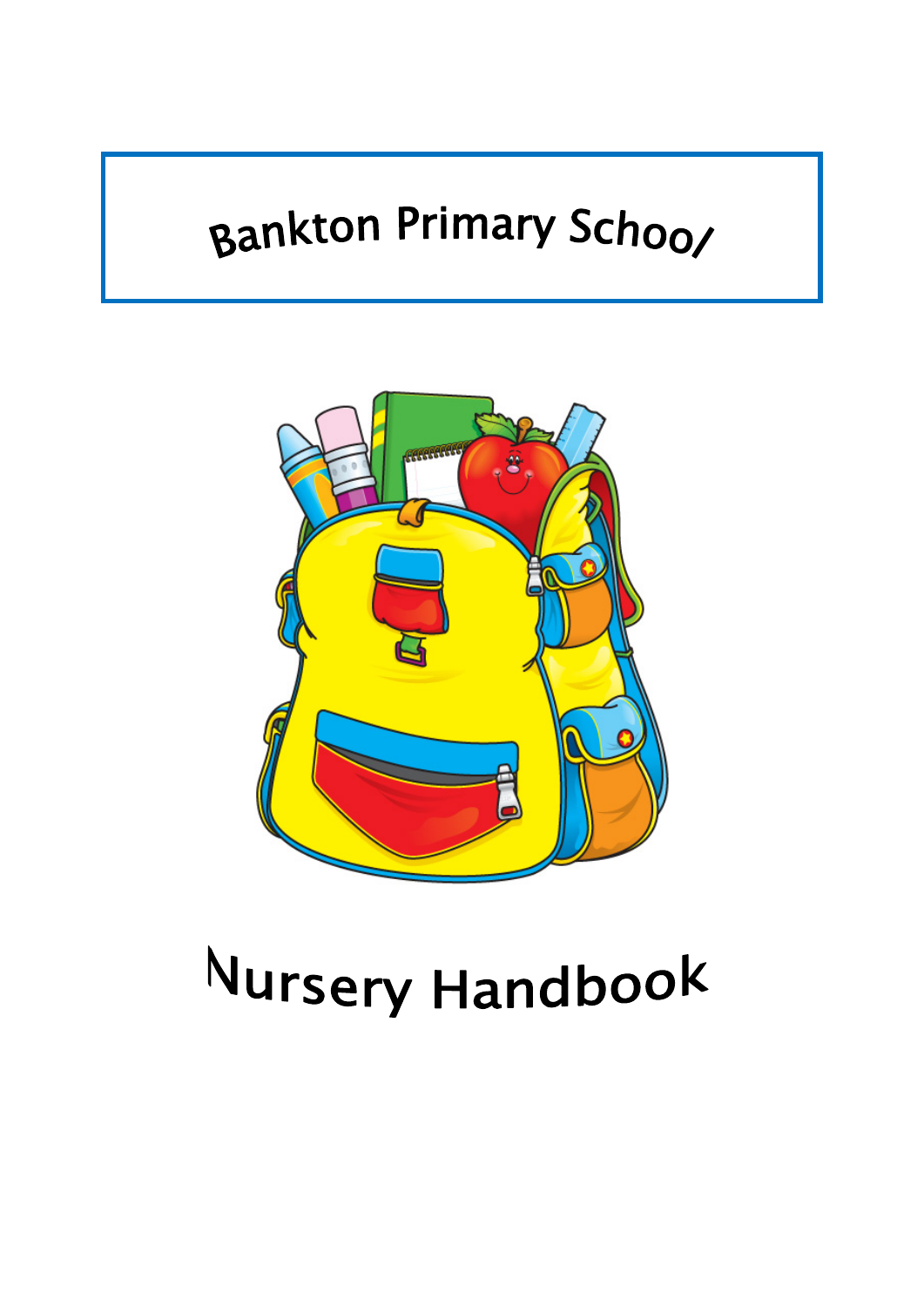## Welcome to the Nursery Class

### at Bankton Primary School

We are happy that you have chosen to enrol your child in Bankton Nursery Class. Our aim is to ensure he/she is happy, safe and secure at all times. We also aim to motivate and stimulate your child's curiosity to learn and help them make sense of the world around them. Through purposeful play and active learning experiences we will help your child to progress in their skills development at the Early Level.

We hope you will find our handbook will prove useful to you during your child's stay in Bankton Nursery Class. During this time we will work in partnership with you to meet your child's needs. If at any time you wish to discuss a concern, particularly about your child's development, please do not hesitate to contact us and we will work hard to support you and resolve it.



#### Background Information

The Nursery Class was opened in 1993 and is situated within the Early Years Area in Bankton Primary School. We have 40 pre-school and ante pre-school children in the morning and 35 in the afternoon.

The staff consists of a nursery teacher, a senior nursery nurse, two nursery nurses and a support assistant where necessary.

The nursery is part of the larger school and children have access to music and dance activities using school facilities. This makes transition to P.1 a natural part of your child's early educational development.

#### The Nursery Class hours are as follows:

|  | <b>5 Morning sessions</b> |
|--|---------------------------|
|  |                           |

Monday to Friday 8.47 - 11.20

4 Afternoon Sessions

Monday to Thursday 12.04 - 3.16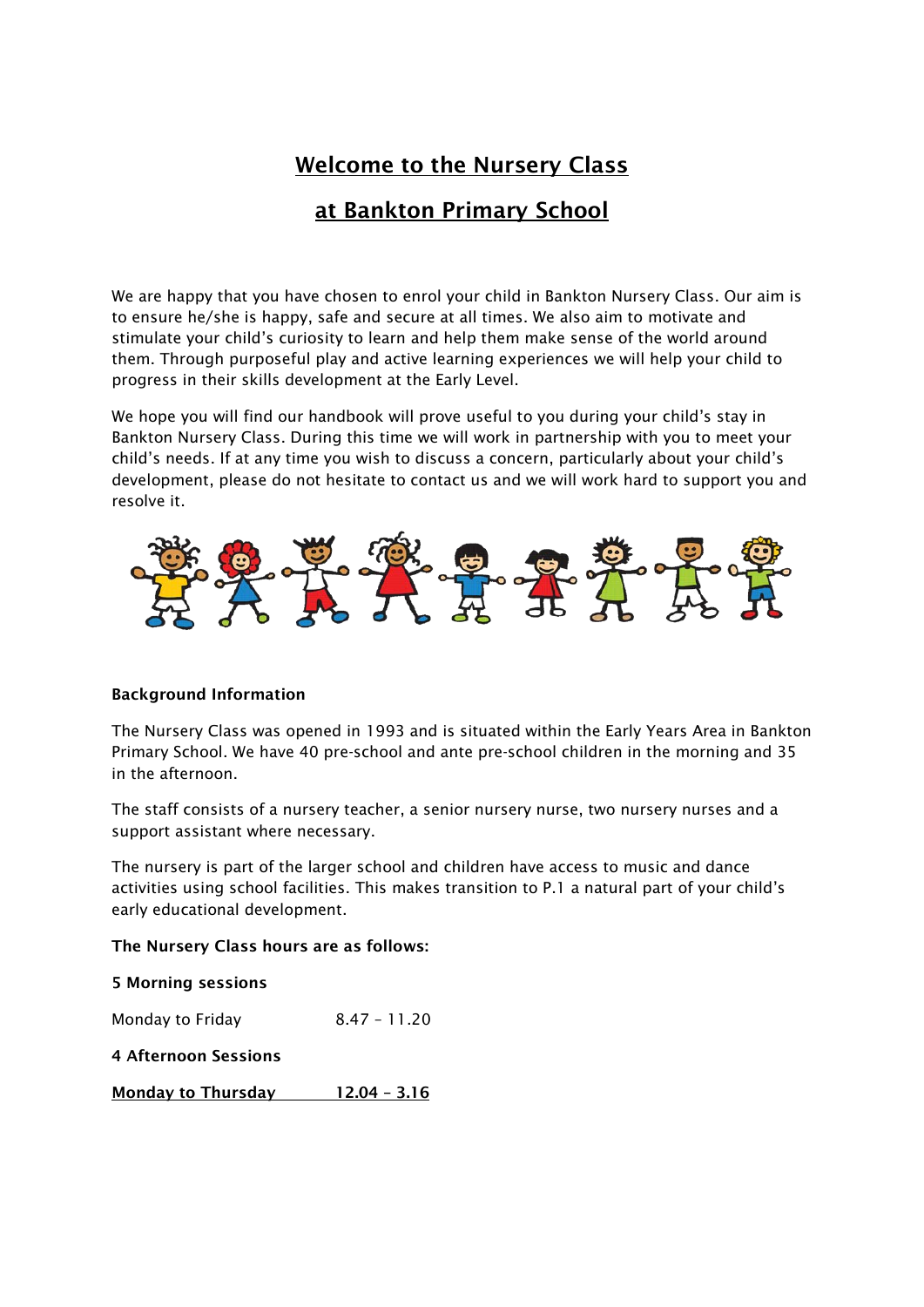Contact Details for Nursery:

Bankton Primary School

Nursery Class

Kenilworth Rise

Dedridge

Livingston

**EH54 6IL** 

Telephone 01506 413001



#### What will I do if my child is unable to attend?

Please telephone the Nursery if your child is absent due to illness or hospitalisation. If any medical problems affect your child's time at nursery please come and discuss them with us. If your child is unwell, it is usually much better for him / her to be at home rather than in a busy nursery. Very often children will say they want to come, even though they may have been sick during the night. Judge carefully, as a parent, since children do not get the best out of nursery nor are able to give their best when they are feeling unwell.

If your child has sickness or diarrhoea, the care commission advise you to allow 48 hours after the symptoms disappear before returning to nursery. Please let the nursery know if your child has an infectious illness such as chicken pox, measles, whooping cough, mumps, rubella, infective hepatitis or swine flu.

#### Group Call

If your child has been recorded as absent, and no prior notification of absence has been given by a parent / carer we use a system called Group Call. The school will attempt to contact you within one hour of school starting on the first morning of absence with the emergency contact number provided. This will allow school to know the child is safe with you at home and explain the reason for absence.